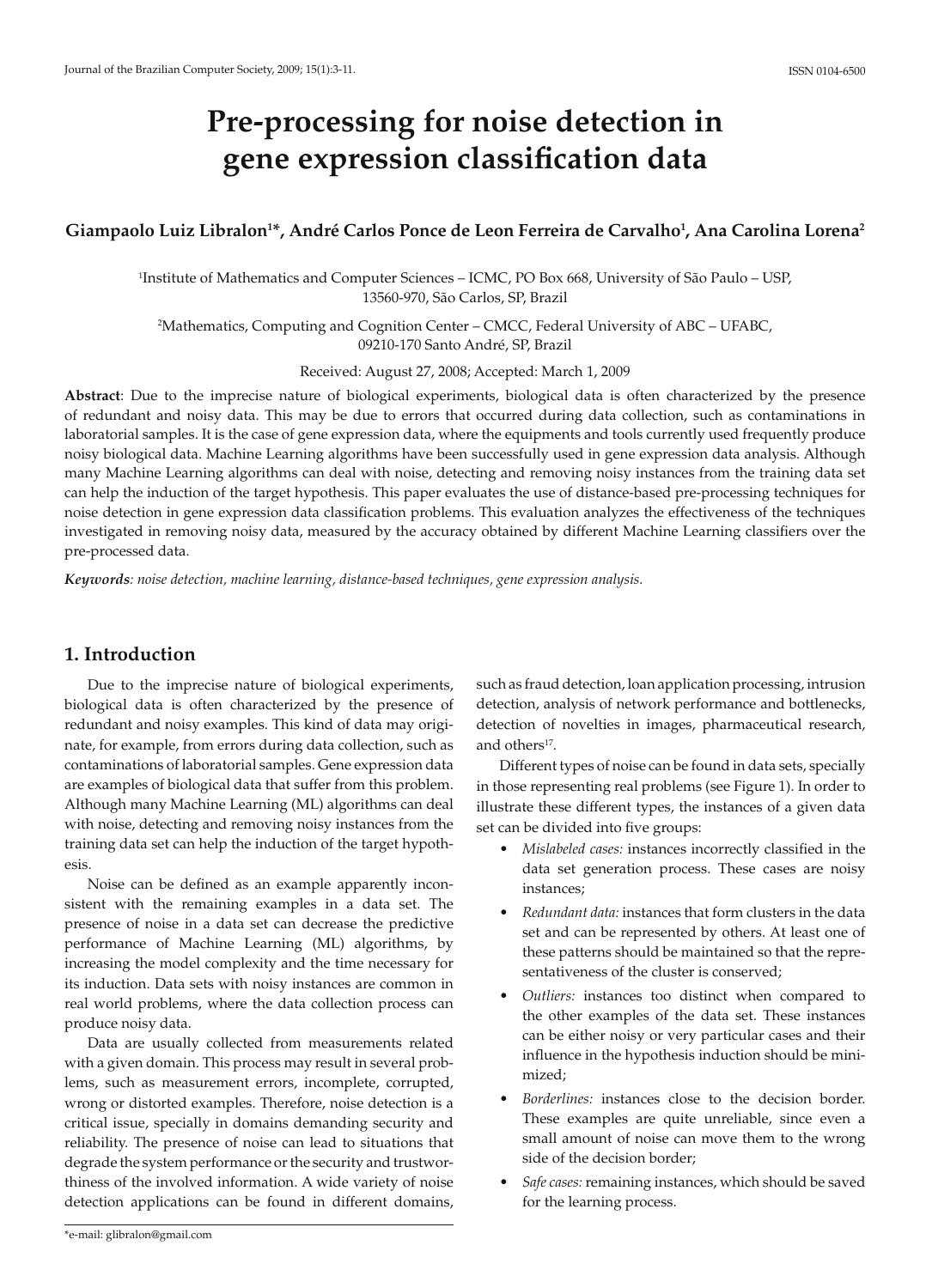

**Figure 1**. Different types of noise present in data sets: a) Simple data set; b) Mislabeled cases; c) Redundant data; d) Outliers; e) Borderlines; and f) Safe cases<sup>22</sup>.

Gene expression data are, in general, represented by complex, high dimensional data sets, which are susceptible to noise. In fact, biological or real world data sets, and gene expressions data sets are part of it, present a large amount of noisy cases.

When using gene expressions data sets, some aspects may influence the performance achieved by ML algorithms. Due to the imprecise nature of biological experiments, redundant and noisy examples can be found at a high rate. Noisy patterns can corrupt the generated classifier and should be therefore removed<sup>21</sup>. Redundant and similar examples can be eliminated without harming the concept induction and may even improve it.

In order to deal with noisy data, several approaches and algorithms for noise detection can be found in the literature. This paper focus on the investigation of distance-based noise detection techniques, adopted in a pre-processing phase. This phase aims to identify possible noisy examples and remove them. In this work, three ML algorithms are trained with the original data sets and with different sets of pre-processed data produced by the application of noise detection techniques. By evaluating the difference of performance among classifiers generated over original (without pre-processing) and pre-processed data, the effectiveness of distance-based techniques in recognizing noisy cases can be estimated.

There are other works<sup>18, 24</sup> that look for noise in gene expression data sets but, different from this work, the experiments reported in these papers eliminate only genes. In the experiments performed here, we use noise detection techniques mainly to detect mislabeled tissues.

Details of the noise detection techniques used are presented in Section 2. The methodology employed in the experiments, the data sets used and ML algorithms adopted are described in Section 3. The results obtained are presented and discussed in Section 4. Finally, Section 5 has the main conclusions from this work.

#### **2. Noise Detection**

Different pre-processing techniques have been proposed in the literature for noise detection and removal. Statistical models were the earliest approaches used in this task, and some of them were applicable only to one-dimensional data sets<sup>17</sup>. In these approaches, noise detection is dealt with by techniques based on data distribution models<sup>3</sup>. The main problem of this method is the assumption that the data distribution is known in advance, which is not true for most real world problems.

Clustering techniques<sup>8, 16</sup> are also applied to noise detection tasks. In these approach, small groups of data, disperse among the existent examples, are regarded as possible noise. A third approach employs ML classification algorithms, which are used to detect and remove noisy examples<sup>34, 19</sup>. The work presented here follows a forth approach, in which noise detection problems are investigated by distance-based techniques<sup>20, 30, 5, 32</sup>. These techniques are named distance-based because they use the distance between an example and its nearest neighbors.

Distance-based techniques are simple to implement and do not make assumptions about the data distribution.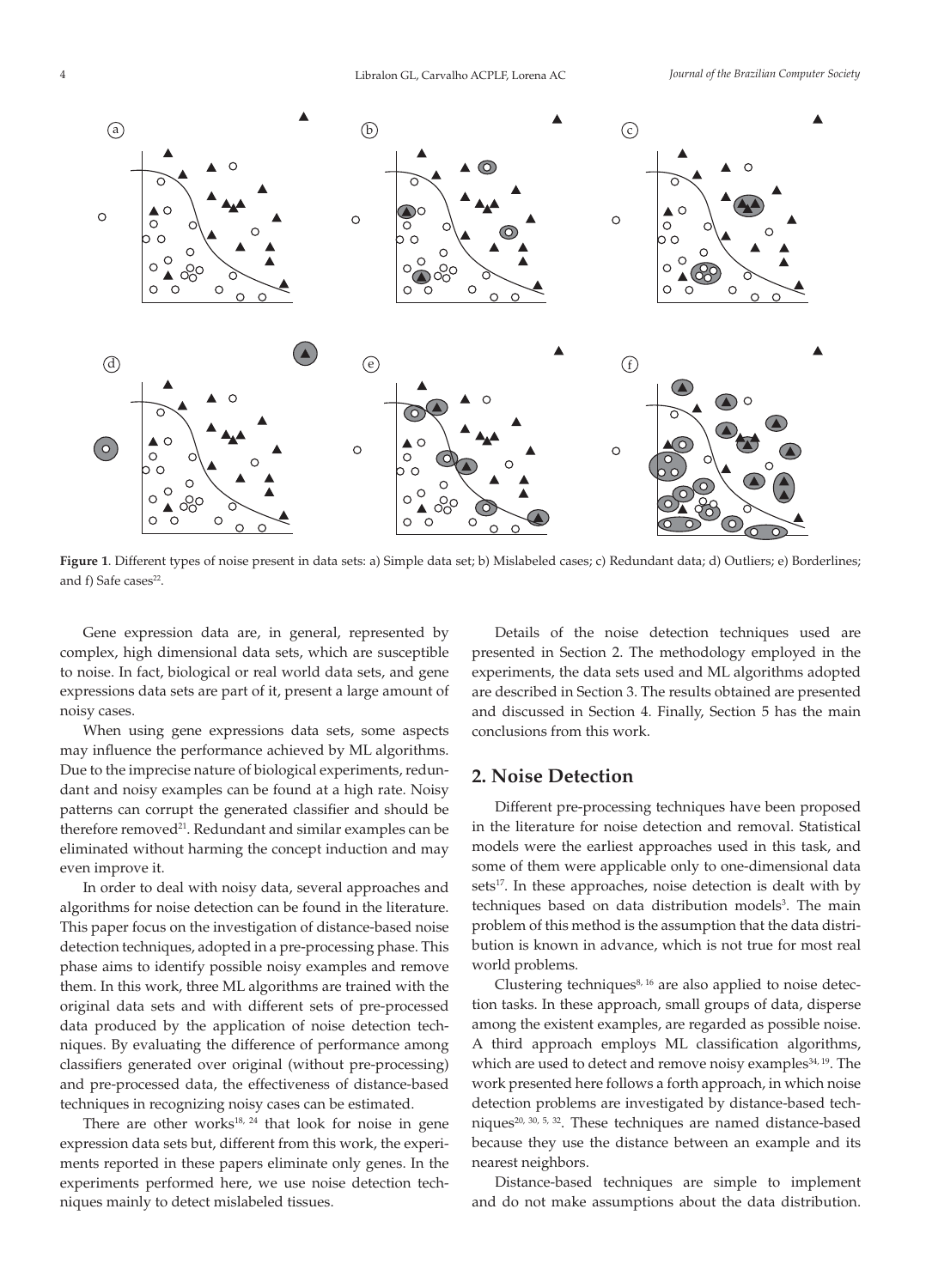However, they require a large amount of memory space and computational time, resulting in a complexity directly proportional to data dimensionality and number of examples<sup>17</sup>. The most popular distance-based technique referred in literature is the k-nearest neighbor (k-NN) algorithm, which is the simplest algorithm belonging to the class of instancebased supervised ML techniques<sup>25</sup>.

Distance-based techniques use similarity measures to calculate the distance between instances from a data set and use this information to identify possible noisy data. One of main questions regarding distance-based techniques relates to the similarity measure used in the calculus of distances.

For high dimensional data sets, the commonly used Euclidian metric is not adequate<sup>1</sup>, since data is commonly sparse. The HVDM (Heterogeneous Value Difference Metric) metric is shown by<sup>36</sup> as suitable to deal with high dimensional data and was therefore used in this paper. This metric is based on the distribution of the attributes in a data set, regarding their output values, and not only on punctual values, as is observed in the Euclidian distance and other similar distance metrics. Equation 1 presents the HVDM metric.

HVDM(x, z) = 
$$
\sqrt{\sum_{a=1}^{m} d_a^2 (x_a, z_a)}
$$
 (1)

where x and z are two instances with m attributes. The function  $d_a(x_a, z_a)$ , that calculates the distance between x and z attributes, is shown in Equation 2.

$$
d_a(x_a, z_a) = \begin{cases} 1, & \text{if } x_a \text{ or } z_a \text{ isn't known} \\ \text{VDM}_a(x_a, z_a), & \text{if a is nominal} \\ \frac{|x_a - z_a|}{\rho_a}, & \text{if a is numeric} \end{cases}
$$
(2)

 $VDMa(X_a, Z_a)$  is the distance  $VDM$  (Value Difference Metric)<sup>29</sup>, adequate for nominal attributes and  $\rho_a$  is the standard deviation of attribute a in the data set. Since the data sets employed in this paper do not present nominal attributes, the second row of Equation 2 is not used in this work.

The k-nearest neighbor (k-NN) algorithm was used for finding the neighbors of a given instance. This algorithm classifies an instance according to the class of the majority of its k nearest neighbors. The value of the k parameter, which represents the number of nearest neighbors of the instance, influences the performance of the k-NN algorithm. Typically, it is an odd and small integer, such as 1, 3 or 5.

The techniques evaluated in this paper are the noise detection filters Edited Nearest Neighbor (ENN), Repeated ENN (RENN) and AllkNN, all based on the k-NN algorithm.

In order to explain the techniques evaluated, let T be the original training set and S be a subset of T, obtained by the application of any of the distance-based techniques evaluated. Now, suppose that T has n instances  $x_1$ , ...,  $x_n$ . Each instance x of T (and also of S) has k nearest neighbors.

The ENN algorithm was proposed in<sup>37</sup>. Initially,  $S = T$ , and an instance is considered noise and then removed from the data set if its class is different from the class of the majority of its k nearest neighbors. This procedure removes mislabeled data and borderlines. In the RENN technique, the ENN algorithm is repeatedly applied to the data set until all its instances have the majority of its neighbors with the same class. Finally, the AllkNN algorithm was proposed in Tomek<sup>31</sup> and is also an extension of ENN algorithm.This algorithm proceeds as follows: for  $i = (1, \ldots, k)$ , mark as incorrect (possible noise) any instance incorrectly classified by its i nearest neighbors. After the analysis of all instances in the data set, it removes the signalized instances.

Despite the large number of existent techniques used in noise detection problems, it is possible to find also recent studies that use hybrid systems, as well as ensembles of classifiers, to improve system performance and reduce deficiencies of the applied algorithms. Hybridization is used variously to overcome deficiencies with one particular classification algorithm, exploiting the advantages of multiple approaches while overcoming their weaknesses<sup>17</sup>.

### **3. Experiments**

The experiments performed employed the 10-fold cross validation methodology<sup>25</sup>. All selected data sets were presented to the noise detection techniques investigated. Next, their pre-processed versions, resulting from the application of each noise detection technique, were presented to the three ML algorithms employed. The original version of each data set used in the experiments was also presented directly to the ML algorithms, aiming to compare the performance obtained by ML algorithms with the original data sets and with their pre-processed versions. The error rate obtained by the ML algorithms was calculated by the average of the individual errors obtained for each test partition. Each noise detection technique was applied 10 times, one for each training partition of the data set produced by the 10-fold cross validation methodology.

The experiments were run in a 3.0 GHz Intel Pentium 4 dual processor PC with 1.0 Gb of RAM memory. For the noise detection techniques evaluated, the code provided by<sup>35</sup> was used. The values of the k parameter, which define the number of nearest neighbors, were set as 1, 3 or 9, to follow a geometric progression that includes the number three, which is the default value of the mentioned code.

The ML algorithms investigated were C4.5, used for the induction of Decision Trees, RIPPER, which produces a set of rules from a data set and Support Vector Machines (SVMs), which looks for representative examples to improve the generalization of the decision border.

The C4.5 algorithm<sup>27</sup> uses a greedy approach to progressively grow a decision tree whose leaf nodes represent classes. C4.5 deals with noise data by using a pruning procedure. In this procedure, ramifications of the trained tree that present, according to some criterion, low expressive power, are pruned. This procedure aims to simplify the built tree and to reduce its classification error rate.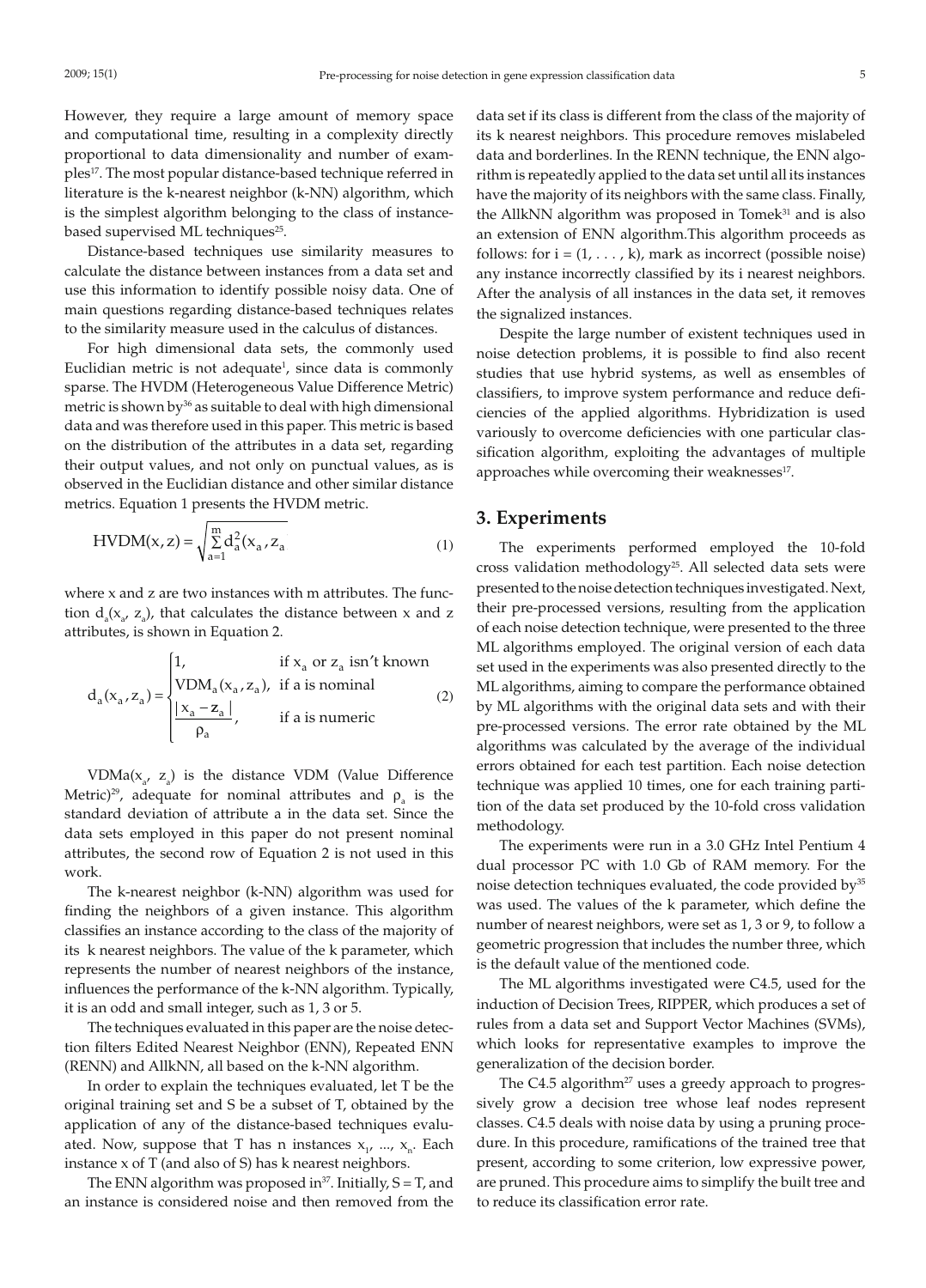The RIPPER algorithm (Repeated Incremental Pruning to Produce Error Reduction)<sup>6</sup> is a rule induction algorithm proposed to obtain low classification error rates even in the presence of noise and high dimensional data. Rule induction algorithms are more flexible than decision trees algorithms, like C4.5, since new rules can be added or modified as new data are included<sup>17</sup>.

SVMs are learning algorithms based on the statistical learning theory, through the principle of Structural Risk Minimization (SRM)<sup>33</sup>. SVMs accomplish a non-linear data analysis in a high dimension space where a maximum margin hyperplane can be built, allowing the separation of positive and negative classes. They present high generalization ability, are robust to high dimensional data and have been successfully applied to the solution of several classification problems<sup>28, 9</sup>.

In the experiments reported in this paper, we used data sets obtained from gene expression analysis, particularly tissue classification. Gene expression analysis problems are, in general, represented by complex and high dimensional data sets, which are very susceptible to noise. Table 1 shows the format of the gene expression data sets used in the experiments. It shows that each data set can be represented by a table where the first row has the identification of a particular tissue, the expression levels of different genes for this tissue and the label associated to the tissue.

The main features of the gene expression data sets used in the experiments are described in Table 2. This table presents, for each data sets, its total number of instances, number of attributes or data dimensionality and existent classes.

Most of the data sets used in the experiments reported in this paper are related to the problem of cancer tissue classification. The development of efficient data analysis tools to support experts may allow better and earlier diag-

**Table 1**. Format of gene expression data set.

| <b>Tissue</b>  |        |       |                             |       |       |                  |
|----------------|--------|-------|-----------------------------|-------|-------|------------------|
|                | Gene 1 |       | Gene 2 Gene 3 Gene 4 Gene 5 |       |       | <b>Diagnosis</b> |
| 1              | 0.405  | 0.326 | 0.234                       | 0.348 | 0.748 | normal           |
| $\overline{2}$ | 0.089  | 0.293 | 0.192                       | 0.123 | 0.385 | normal           |
| 3              | 0.459  | 0.125 | 0.543                       | 0.334 | 0.218 | tumor            |
| 4              | 0.123  | 0.389 | 0.238                       | 0.651 | 0.972 | normal           |
| 5              | 0.951  | 0.040 | 0.490                       | 0.283 | 0.321 | normal           |
| 6              | 0.297  | 0.859 | 0.219                       | 0.783 | 0.984 | tumor            |
|                |        |       |                             |       |       |                  |

**Table 2**. Description of data sets analyzed.

| Data set | Instances | <b>Attributes</b> | <b>Classes</b>                            |
|----------|-----------|-------------------|-------------------------------------------|
| ExpGen   | 207       | 79                | B, H, T, R, P                             |
| Golub    | 72        | 3571              | ALL, AML                                  |
| Leukemia | 327       | 271               | BCR, E2A, HYP, MLL,<br>T-ALL, TEL, OTHERS |
| Lung     | 197       | 1000              | AD, SO, COID, NL                          |
| Colon    | 62        | 2000              | normal, tumor                             |

nosis of cancer, leading to more effective patient treatment and increase of survival rates. Several research groups are currently working with gene expression analysis of tumor tissues.

The ExpGen data set<sup>4</sup> contains expression levels measurements from 2467 genes obtained from 79 different laboratory experiments for genes functional classification. This application consists in categorize a gene in a given class that represent its function in the cellular environment. From these experiments, the data set is composed by only 207 genes, which could be categorized into five classes during the laboratorial experiments made.

The Golub data set<sup>15</sup> has gene expression levels from patients with acute leukemia. The gene expression data were obtained from 72 microarray images, and measure expression levels of 6817 human genes. The disease was categorized in two different types, Acute Lymphoid Leukemia (ALL) and Acute Myeloid Leukemia (AML). The same pre-processing made in<sup>11</sup> was applied to Golub data set to simplify its data.

The Leukemia data set is known in literature as St. Jude Leukemia38. It is composed by six different types of pediatric acute lymphoid leukemia and another group with examples which could not be categorized as one of the previous six types. The original data set has 12558 genes and so a pre-processed version found in http://sdmc.lit.org.sg/GEDatasets and described by<sup>38</sup> research was used, reducing the number of genes to 271.

The Lung data set has examples related to lung cancer, where, for each patient, the label can be normal tissue or three different types of lung cancer. The three different types of lung cancer analyzed are adenocarcinomas (ADs), squamous cell carcinomas (SQs) and carcinoid (COID). This data set has 197 instances, with 1000 attributes each, and was presented in<sup>26</sup>.

The last data set analyzed, the Colon data set, is described in Alon et al.<sup>2</sup>, and includes patients with and without colon cancer. The data set presents gene expression data obtained from 62 microarrays images, which measure expression levels of 6500 human genes. Pre-processing techniques reduced the number of input attributes to 2000.

For the SVMs training, the SVMTorch II<sup>7</sup> software was employed. The values of different SVMs parameters were the default values of the software used, kept the same for all experiments. For the C4.5, training was carried out by the software provided by Quinlan<sup>27</sup> and For the RIPPER algorithm training, the Weka simulator from Waikato university $13$ was adopted. The parameter values for the three algorithms were the default values suggested in the tools employed, which were kept the same for all experiments. Scripts in perl programming language were also developed to convert data sets to different formats demanded by Wilson's<sup>35</sup> code, SVMTorch II, Weka simulator and C4.5 algorithm.

To evaluate results obtained in the experiments, the statistical test of Friedman<sup>14</sup> and Dunn's multiple comparisons post-hoc test<sup>12</sup> were employed, according to the methodology described in<sup>10</sup>. Friedman's test was adopted since it is recommended for the comparison of different ML algorithms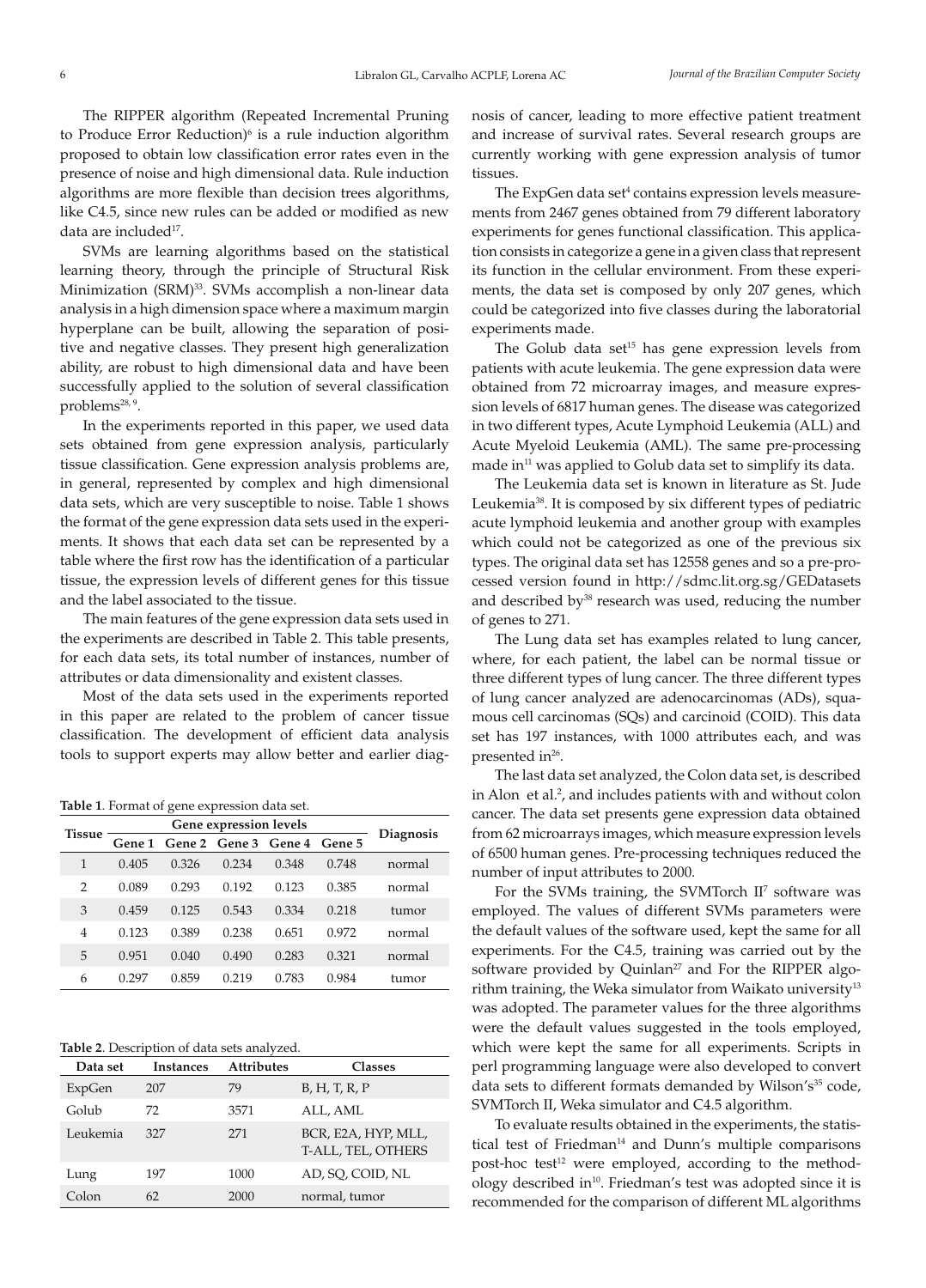applied to multiple data sets, and has the advantage of not assuming that the measurements have to follow a Normal distribution.

The null hypothesis assume that all analyzed algorithms are equivalent if their respective mean ranks are the same. If the null hypothesis is rejected, and therefore the analyzed algorithms are statistically different, a post-hoc test might be applied to detect which of the algorithms differ. Dunn's statistical post-hoc test was applied, since it is recommended to situations where all algorithms analyzed are compared to a control algorithm, the strategy employed in the experiments performed in this paper.

### **4. Experimental Results**

In the pre-processing, the amount of removed instances was different for each data set analyzed. However, it was between 20 and 30% of the total number, except for the Colon data set, original and simplified versions, which presented reductions between 30 and 40%.

The time spent in the pre-processing phase was measured to show how the application of the noise detection techniques investigated can affect the overall processing time. It is important to mention that pre-processing phase is only applied once for each data set analyzed, generating a pre-processed data set that can be used several times for different ML algorithms. The time consumed was always less than one minute. Another observation is related to data sets complexity: more time was spent in the pre-processing of more complex data sets.

In order to measure the effectiveness of noise detection techniques employed, the performance of the three ML algorithms concerning accuracy, complexity and processing time necessary to build the induced hypothesis were evaluated with the original and the pre-processed data. For all experiments, the statistical tests were applied with 95% of confidence level.

For SVMs, in general, the error rates of the classifiers generated after the application of noise detection techniques, for all evaluated k values, were the same as those obtained for the original data sets. The same was true for the Colon data set, but only for some values of k. The pre-processed data sets Leukemia and ExpGen had only some similar results, but none better than those obtained for the original data sets, while Golub data set presented the worst results in all cases. The obtained results can be seen in Table 3, where the best results are highlighted in **bold** and error rates similar to the best ones for each data set are shown in *italics*. Standard deviation rates are reported in parenthesis.

The analysis of the C4.5 classification error rates, which can be seen in Table 4, shows that the pre-processed data sets Leukemia, Lung and Golub presented similar and better results than those obtained for the original data sets. The ExpGen data set presented only few similar error rates compared to those obtained for the original data set. The preprocessed data set Colon provided only worst results.

According to Table 5, the RIPPER algorithm presented similar error performance for the original and pre-processed data using the Leukemia, ExpGen and Colon data sets. In the last two data sets, some results were improved by the preprocessing. The remaining pre-processed data sets Lung and Golub presented more improvements in ML accuracy after the pre-processing phase. For these two data sets, error rates were lower after pre-processing, for the majority of the experiments carried out.

In the complexity analysis of the SVMs, the number of Support Vectors (SVs), data that determine the decision border induced by SVMs, was considered. A smaller number of SVs indicates less complexity of the induced model.

For the C4.5 algorithm, complexity was determined by the mean decision tree size induced. Reduced decision trees are easier to analyze and so result in comprehensiveness improvements for the model.

The complexity for RIPPER algorithm was observed by the number of rules produced during the training phase. The smaller the number of rules produced, the simpler the complexity of the generated model.

For all three ML algorithms investigated, the complexity was reduced when the pre-processed data sets were used, as presented in Tables 6, 7 and 8, respectively for the SVM, C4.5 and RIPPER algorithms. In these tables, the best results are highlighted in **bold** and complexities similar to the best ones, for each data set, are shown in *italics*. Standard deviation rates are reported in parenthesis.

According to Tables 6, 7 and 8, most of the complexities were reduced after pre-processing, except for the Golub data set and the RIPPER algorithm, in which not all complexities were reduced.

For the SVMs, the smaller the pre-processed data set produced by noise detection techniques, the lower the number of SVs obtained and, consequently, the complexity of the model. For the C4.5 algorithm, the model complexity has decreased until a lower bound from which further reduction in pre-processed data set would not reduce the complexity.

For the RIPPER algorithm, the final models were also simplified, but with less reduction in the complexity. The complexity obtained using the original data for the Golub data set was maintained for its pre-processed versions.

The time taken by the SVM, C4.5 and RIPPER algorithms to induce hypothesis using the pre-processed data sets was always reduced when compared to those obtained with the original data sets, taking at most 1 second. For SVMs, the processing time was only slightly reduced in comparison to the time obtained for the original data sets.

The analysis of results presented in this paper shows that the three noise detection techniques evaluated presented similar results, in terms of amount of noise removed (data set reduction), time taken and effect on the ML algorithms performance. A possible explanation is that they all are noise filtering techniques based on k-NN algorithm. Besides, they are related, AllkNN is an ENN extension, while RENN is the ENN algorithm applied multiple times. For the gene expression data sets analyzed in this paper, the differences present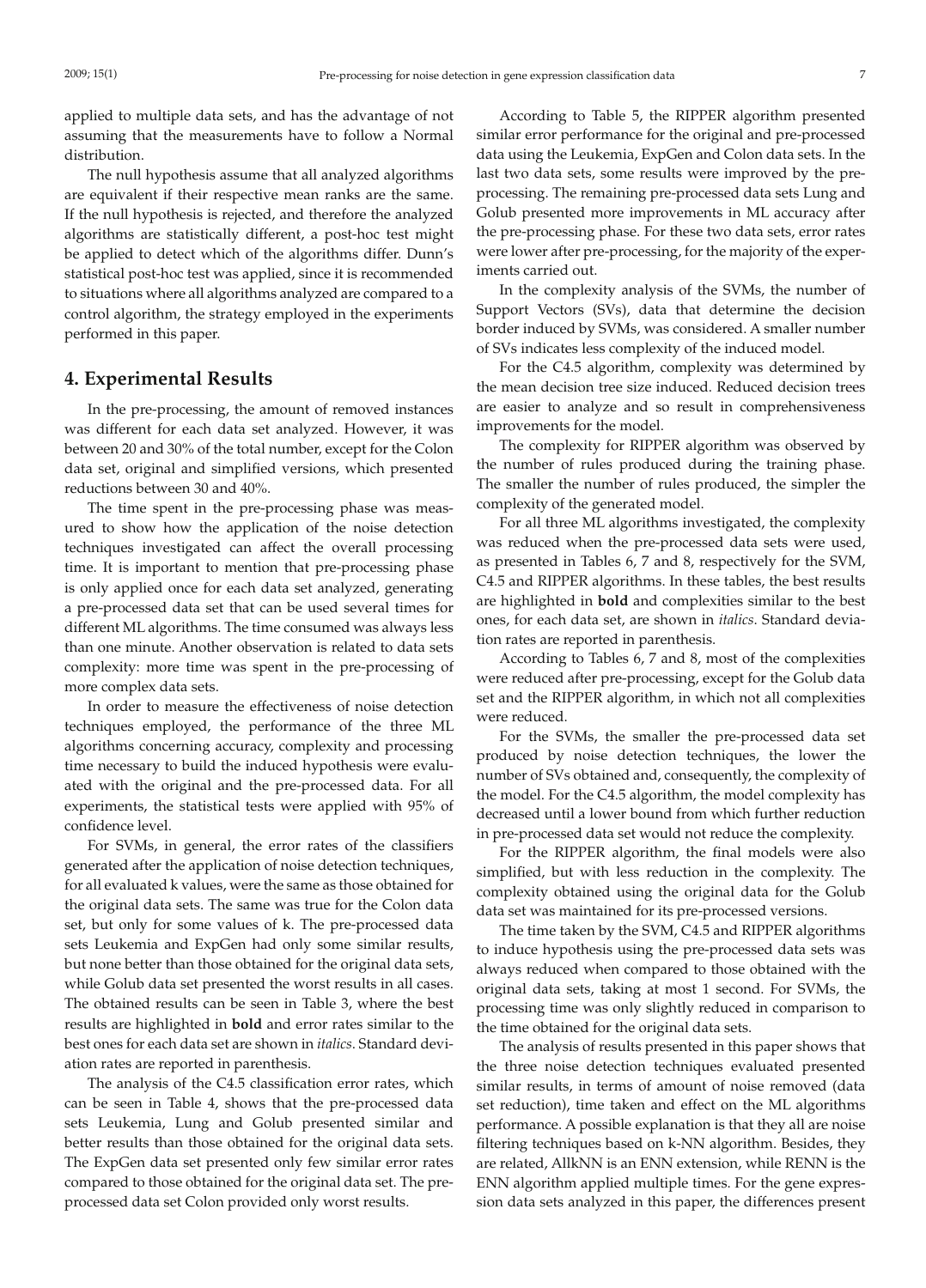| Table 3. SVMs error rates and standard deviation for the original and pre-processed data sets. |  |  |  |  |  |
|------------------------------------------------------------------------------------------------|--|--|--|--|--|
|                                                                                                |  |  |  |  |  |

|               | k | Leukemia    | $\circ$<br>Lung | Golub        | ExpGen     | Colon        |
|---------------|---|-------------|-----------------|--------------|------------|--------------|
| Original data |   | 7.05(4.39)  | 29.42(3.74)     | 29.28(10.75) | 7.66(6.82) | 35.71(13.56) |
|               |   | 7.95(3.91)  | 29.42(3.74)     | 32.14(13.88) | 7.69(5.13) | 35.71(13.56) |
| <b>AllkNN</b> | 3 | 7.95(3.91)  | 29.42(3.74)     | 34.82(13.91) | 8.19(3.90) | 35.71(13.56) |
|               | 9 | 7.94(2.96)  | 29.42(3.74)     | 34.82(13.91) | 8.69(3.76) | 35.71(13.56) |
|               |   | 7.34(3.65)  | 29.42(3.74)     | 32.14(13.88) | 8.67(4.34) | 35.71(13.56) |
| <b>ENN</b>    | 3 | 8.27(3.61)  | 29.42(3.74)     | 34.82(13.91) | 7.71(3.32) | 35.71(13.56) |
|               | 9 | 11.00(4.83) | 29.42(3.74)     | 34.82(13.91) | 9.64(5.48) | 42.38(18.60) |
| <b>RENN</b>   |   | 7.65(3.93)  | 29.42(3.74)     | 32.14(13.88) | 8.67(4.34) | 35.71(13.56) |
|               | 3 | 11.01(5.08) | 29.42(3.74)     | 34.82(13.91) | 7.71(3.32) | 44.28(19.35) |
|               | 9 | 13.43(6.26) | 29.42(3.74)     | 56.25(20.15) | 9.17(4.16) | 64.28(13.56) |

**Table 4**. C4.5 error rates and standard deviation for the original and pre-processed data sets.

|               | k | Leukemia    | Lung       | Golub        | ExpGen      | Colon        |
|---------------|---|-------------|------------|--------------|-------------|--------------|
| Original data |   | 17.18(6.98) | 9.14(5.22) | 16.44(8.12)  | 8.19(4.60)  | 20.97(13.45) |
|               |   | 18.95(5.07) | 6.06(5.15) | 17.87(8.91)  | 8.16(7.46)  | 26.43(21.38) |
| <b>AllkNN</b> | 3 | 17.47(5.51) | 7.56(4.21) | 13.58(12.69) | 8.65(4.91)  | 24.52(11.48) |
|               | 9 | 18.70(5.58) | 7.56(4.21) | 11.97(14.24) | 12.52(5.07) | 30.70(5.29)  |
|               |   | 17.43(4.75) | 5.56(4.97) | 16.44(10.54) | 9.18(6.10)  | 21.43(19.40) |
| <b>ENN</b>    | 3 | 16.83(7.05) | 8.08(4.83) | 13.58(12.69) | 12.03(7.47) | 30.00(17.52) |
|               | 9 | 17.43(6.19) | 8.08(6.32) | 11.08(12.66) | 12.49(7.07) | 32.86(19.30) |
|               |   | 17.74(4.87) | 6.06(4.58) | 16.44(10.54) | 9.66(6.32)  | 28.58(23.47) |
| <b>RENN</b>   | 3 | 16.83(6.72) | 7.58(4.87) | 13.58(12.69) | 12.50(7.10) | 40.72(14.91) |
|               | 9 | 16.81(4.98) | 9.13(4.59) | 29.48(18.04) | 12.49(7.07) | 35.72(13.55) |

**Table 5**. Error rates and standard deviation of RIPPER algorithm applied to original and pre-processed data sets.

|               | k | Leukemia     | Lung        | Golub        | ExpGen      | Colon        |
|---------------|---|--------------|-------------|--------------|-------------|--------------|
| Original data |   | 19.28(5.82)  | 11.05(8.39) | 15.54(12.54) | 12.98(6.71) | 24.29(17.95) |
|               |   | 21.46(8.97)  | 7.55(5.37)  | 12.50(12.05) | 13.48(5.93) | 24.05(13.06) |
| <b>AllkNN</b> | 3 | 19.96(9.72)  | 9.55(6.81)  | 15.18(14.76) | 12.98(7.39) | 26.19(13.88) |
|               | 9 | 22.36(10.66) | 9.55(6.81)  | 16.61(12.88) | 15.36(8.82) | 30.71(5.32)  |
|               |   | 20.52(7.87)  | 6.55(4.09)  | 12.50(12.05) | 11.52(6.74) | 27.38(15.07) |
| <b>ENN</b>    | 3 | 20.52(4.48)  | 8.55(6.23)  | 15.18(12.18) | 13.45(8.26) | 25.71(15.79) |
|               | 9 | 21.42(7.81)  | 9.05(6.96)  | 15.36(18.14) | 15.36(9.90) | 32.62(14.02) |
|               |   | 22.39(8.10)  | 6.05(3.93)  | 12.50(12.05) | 13.43(7.95) | 27.62(13.85) |
| <b>RENN</b>   | 3 | 19.64(7.44)  | 10.58(6.78) | 13.75(11.23) | 12.98(8.04) | 39.05(20.02) |
|               | 9 | 22.65(9.92)  | 12.11(7.08) | 30.54(17.34) | 13.93(8.15) | 35.71(13.56) |

**Table 6**. Mean number of SVs produced by SVMs applied to original and pre-processed data sets.

|               | k | Leukemia   | Lung         | Golub       | ExpGen     | Colon       |
|---------------|---|------------|--------------|-------------|------------|-------------|
| Original data |   | 49.6(0.94) | 177.3(0.48)  | 64.8(0.42)  | 35.7(1.09) | 55.8(0.42)  |
|               |   | 40.0(0.90) | 151.1(2.08)  | 54.6(0.70)  | 26.9(1.78) | 38.8(2.97)  |
| <b>AllkNN</b> | 3 | 38.1(1.56) | 150.7(1.94)  | 51.9(1.91)  | 24.7(2.25) | 34.3(2.67)  |
|               | 9 | 37.4(1.37) | 149.6(2.17)  | 49.0(2.16)  | 22.5(1.85) | 29.9(2.51)  |
|               |   | 40.3(0.68) | 152.7(1.94)  | 54.8(0.92)  | 27.3(1.90) | 39.4(3.10)  |
| <b>ENN</b>    | 3 | 38.1(1.21) | 153.5(1.08)  | 53.0(1.56)  | 25.3(2.88) | 35.4(1.43)  |
|               | 9 | 36.5(1.35) | 152.5(1.35)  | 49.1(2.51)  | 22.9(1.07) | 27.5(14.56) |
|               |   | 40.0(0.84) | 152.3(2.62)  | 54.8(0.92)  | 26.3(2.18) | 38.3(4.24)  |
| <b>RENN</b>   | 3 | 37.5(2.61) | 150.6(2.87)  | 52.7(1.89)  | 24.1(2.30) | 19.0(16.43) |
|               | 9 | 33.1(1.12) | 147.6(14.81) | 15.0(24.21) | 22.3(2.11) | 30.2(0.00)  |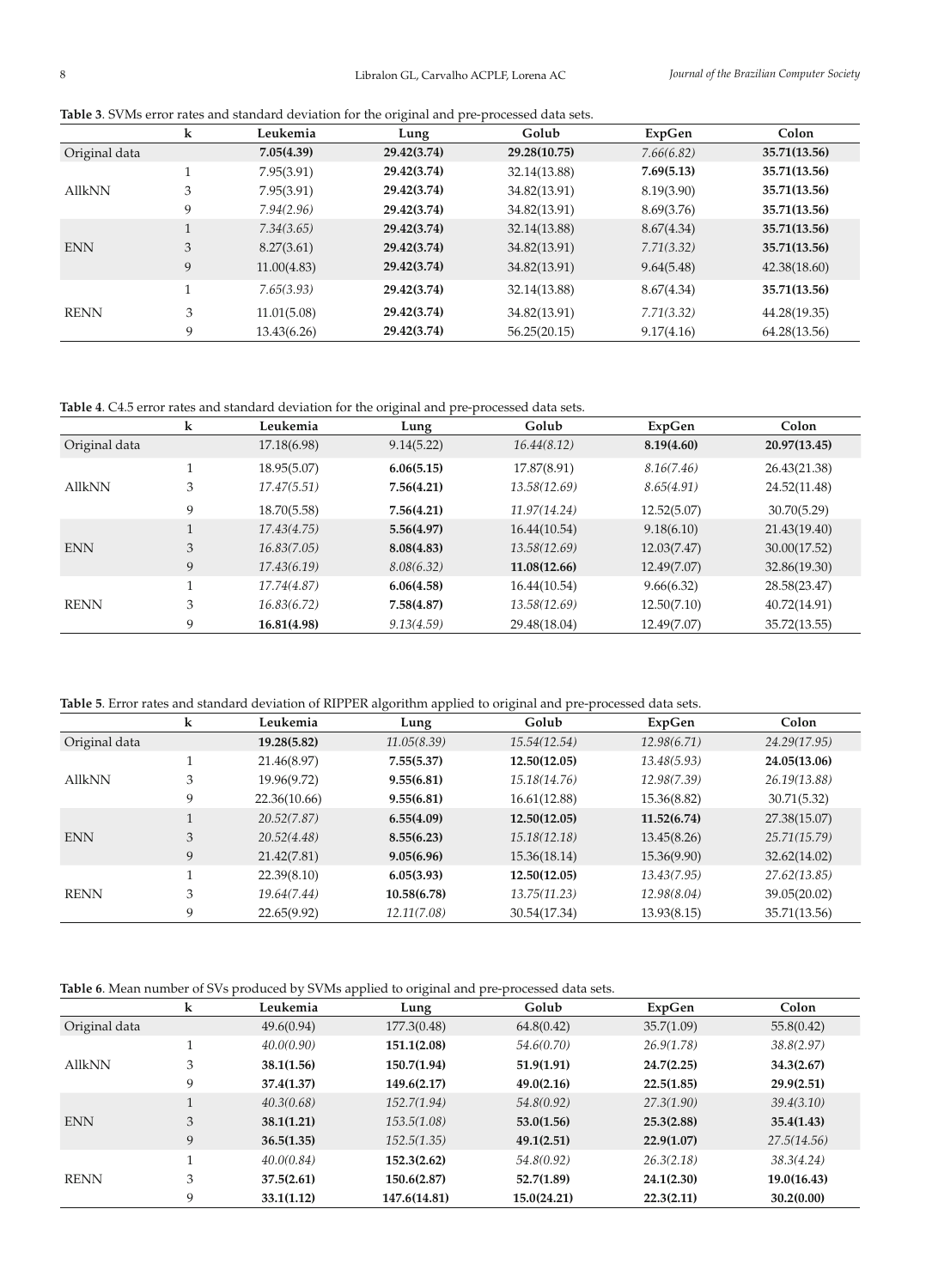|               | k | Leukemia    | Lung       | Golub      | ExpGen      | Colon      |
|---------------|---|-------------|------------|------------|-------------|------------|
| Original data |   | 34.20(2.15) | 9.40(0.84) | 4.40(0.96) | 14.00(1.41) | 6.80(0.63) |
|               |   | 24.60(2.27) | 7.00(0.00) | 4.00(1.05) | 9.00(0.94)  | 4.40(0.96) |
| <b>AllkNN</b> | 3 | 21.40(1.84) | 7.00(0.00) | 3.40(0.84) | 7.80(1.03)  | 3.40(0.84) |
|               | 9 | 18.80(1.47) | 7.00(0.00) | 3.40(0.84) | 7.00(0.00)  | 2.80(0.63) |
|               |   | 23.80(1.68) | 7.20(0.63) | 4.00(1.05) | 8.60(0.84)  | 4.40(0.96) |
| <b>ENN</b>    | 3 | 21.60(1.35) | 7.00(0.00) | 3.40(0.84) | 8.60(0.84)  | 3.60(0.96) |
|               | 9 | 19.00(1.34) | 7.00(0.00) | 3.40(0.84) | 8.20(1.40)  | 2.20(1.03) |
| <b>RENN</b>   |   | 22.40(2.12) | 7.00(0.00) | 4.00(1.05) | 8.60(0.84)  | 4.40(0.96) |
|               | 3 | 19.80(1.40) | 7.00(0.00) | 3.40(0.84) | 8.40(0.96)  | 2.20(1.03) |
|               | 9 | 17.00(0.94) | 6.80(0.63) | 2.00(1.70) | 8.00(1.41)  | 1.00(0.00) |

**Table 8**. Mean number of rules produced by RIPPER algorithm applied to original and pre-processed data sets.

|               | k | Leukemia    | Lung       | Golub      | ExpGen     | Colon      |
|---------------|---|-------------|------------|------------|------------|------------|
| Original data |   | 10.80(1.40) | 5.00(0.67) | 2.10(0.31) | 5.70(0.67) | 3.00(0.67) |
|               |   | 9.30(1.06)  | 4.10(0.31) | 2.20(0.42) | 4.80(0.42) | 2.40(0.51) |
| <b>AllkNN</b> | 3 | 8.70(1.06)  | 4.00(0.00) | 2.30(0.48) | 4.70(0.67) | 2.40(0.51) |
|               | 9 | 8.00(0.94)  | 4.00(0.00) | 2.10(0.31) | 4.10(0.57) | 1.60(0.51) |
|               |   | 9.60(1.07)  | 4.10(0.31) | 2.20(0.42) | 5.10(0.74) | 2.30(0.48) |
| <b>ENN</b>    | 3 | 9.10(1.45)  | 4.10(0.31) | 2.20(0.42) | 4.70(0.67) | 2.10(0.31) |
|               | 9 | 7.80(0.79)  | 4.20(0.42) | 2.20(0.00) | 4.40(0.84) | 1.20(0.42) |
|               |   | 9.60(0.96)  | 4.00(0.00) | 2.20(0.00) | 5.20(0.79) | 2.40(0.51) |
| <b>RENN</b>   | 3 | 8.80(0.92)  | 4.10(0.31) | 2.10(0.31) | 4.70(0.67) | 1.30(0.48) |
|               | 9 | 7.90(0.56)  | 4.10(0.57) | 1.30(0.48) | 4.20(0.63) | 1.00(0.00) |

in these algorithms may not result in significant differences in the ML algorithms performance.

Most of the experiments presented satisfactory results, with lower error rates and better performance if compared to those obtained in the analysis of the original data sets, which demonstrates that noise detection techniques improved the performance of the ML algorithms evaluated. The C4.5 and RIPPER algorithms benefited from the application of noise detection techniques for most of the data sets investigated and reduced the complexity of the induced models. For the SVMs, the new results were slightly better, with lower complexity.

Furthermore, the gain in comprehensiveness and the reduction in time spent during training process is another advantage, since the complexities of all data sets were reduced after pre-processing (the noise detection and removal phase).

Therefore, the application of noise detection techniques in a pre-processing phase presents the advantage of reducing the complexity of classifiers induced by ML algorithms, as well as reducing the time spent in classifiers training, producing, in most experiments, better or similar classification error results than those obtained for the original data sets. This indicates that the distance-based noise detection techniques kept the most expressive patterns of the data sets and allowed ML algorithms to induce simpler classifiers, as shown in the reduced complexity and lower classification error rates obtained.

#### **5. Conclusions**

This paper investigated the application of distance-based noise detection techniques in different gene expression classification problems. We did not found in the literature a single approach or algorithm able to detect noise without classification accuracy reduction that was tested in several data sets. We also were not able to find noise detection experiments using gene expression data sets able to detect tissues that are probably noise. The closest works we found in gene expression analysis were the works from<sup>18, 24</sup>. However, these works detect and eliminate only genes, not tissues. The data sets employed here are related to both gene classification and tissue classification.

In the experiments performed here, three ML algorithms were trained over the original and pre-processed data sets. They were employed to evaluate the power of these techniques in maintaining the most informative patterns. The results observed indicate that the noise detection techniques employed were effective in the noise detection process. These experiments shown the the incorporation of noise detection and elimination resulted in simplifications of the ML classifiers and in reduction in their classification error rates, specially for the C4.5 and RIPPER algorithms. Another advantage for these two algorithms was an increase in comprehensiveness.

We are now investigating new distance-based techniques for noise detection and developing ensembles of noise detec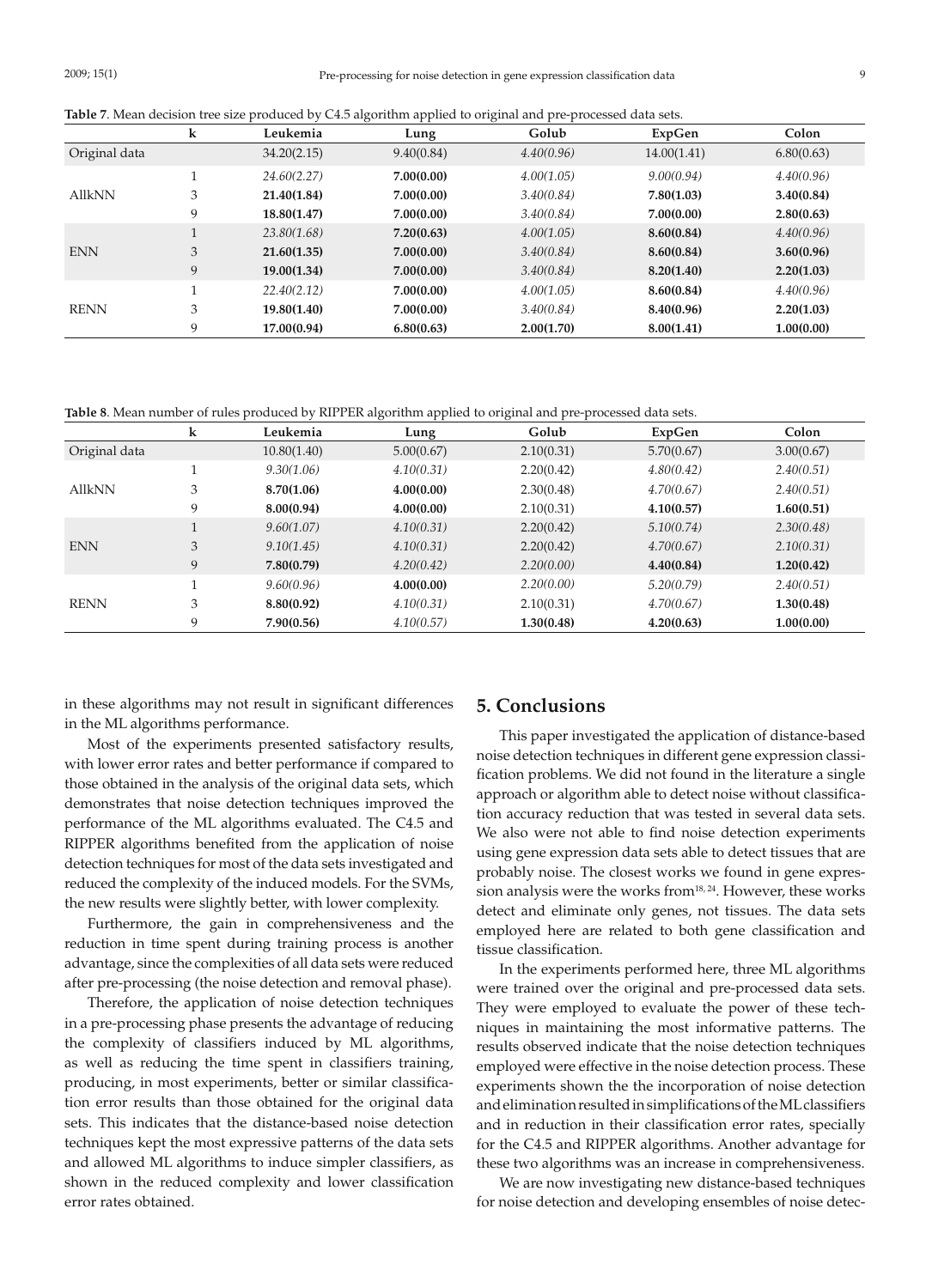tion techniques aiming to further improve the gains obtained by the identification and removal of noisy data. Preliminary results, presented in Libralon<sup>23</sup>, suggest that ensembles of distance-based techniques can be a good alternative for noise detection in gene expression data sets.

#### **Acknowledgements**

The authors would like to thank the São Paulo State Research Foundation (FAPESP) and CNPq for the financial support provided.

### **References**

- 1. Aggarwal CC, Hinneburg A, Keim DA. On the surprising behavior of distance metrics in high dimensional space. In: *Proceedings of the 8th Int. Conf. on Database Theory, LNCS vol. 1973*; 2001; London. Springer-Verlag; 2001. p. 420-434.
- 2. Alon U, Barkai N, Notterman DA, Gish K, Ybarra S, Mack D, Levine AJ. Broad Patterns of Gene Expression Revealed by Clustering Analysis of Tumor and Normal Colon Tissues Probed by Oligonucleotide Arrays. In: *Proceedings of National Academy of Sciences of the United States of America*; 1999. USA: The National Academy of Sciences; 1999. p. 6745-6750.
- 3. Barnett V, Lewis T. *Outliers in statistical data.* 3 ed. New York: Wiley Series in Probability & Statistics, John Wiley and Sons; 1994.
- 4. Brown M, Grundy W, Lin D, Christianini N, Sugnet CM Jr., Haussler D. *Support vector machine classification of microarray gene expression data*. Santa Cruz, CA 95065: University of California; 1999. Technical Report UCSC-CRL-99-09.
- 5. Chien-Yu C. Detecting homogeneity in protein sequence clusters for automatic functional annotation and noise detection. In: *Proceedings of the 5th Emerging Information Technology Conference*; 2005; Taipei.
- 6. Cohen WW. Fast effective rule induction. In: *Proceedings of the 12th International Conference on Machine Learning*; 1995. Tahoe City, CA: Morgan Kaufmann; 1995. p. 115-123.
- 7. Collobert R, Bengio S. SVMTorch: support vector machines for large-scale regression problems. *The Journal of Machine Learning Research* 2001; 1:143-160.
- 8. Corney DPA. *Intelligent analysis of small data sets for food design*. London: Computer Science Department, London University College; 2002.
- 9. Cristianini N, Shawe-Taylor J. *An introduction to support vector machines and other kernel-based learning methods*. Cambridge: Cambridge University Press; 2000.
- 10. Demsar J. Statistical comparisons of classifiers over multiple datasets. *Journal of Machine Learning Research* 2006; 7:1-30.
- 11. Dudoit S, Fridlyand J, Speed TP. *Comparison of discrimination methods for the classication of tumors using gene expression data*. UC Berkeley: Department of Statistics; 2000. Technical Report 576.
- 12. Dunn OJ. Multiple comparisons among means. *Journal of American Statistical Association* 1961; 56(293):52-64.
- 13. Frank E, Witten IH. *Data mining*: practical machine learning tools and techniques. San Francisco: Morgan Kaufmann; 2005.
- 14. Friedman M. The use of ranks to avoid the assumption of normality implicit in the analysis of variance. *Journal of American Statistical Association* 1937; 32(200):675-701.
- 15. Golub TR, Tamayo P, Slonim D, Mesirow J, Zhu Q, Kitareewan S, Dmitrovsky E, Lander ES. Interpreting patterns of gene expression with self-organizing maps: Methods and application to hematopoietic differentiation. In: *Proceedings of National Academy of Sciences*; 1999. USA: The National Academy of Sciences; 1999; 96(6):2907-2912.
- 16. He Z, Xu X, Deng S. Discovering cluster-based local outliers. *Pattern Recognition Letters* 2003; 24(9-10):1641-1650.
- 17. Hodge V, Austin J. A survey of outlier detection methodologies. *Artificial Intelligence Review* 2004; 22(2):85-126.
- 18. Hu J. Cancer outlier detection based on likelihood ratio test. *Bioinformatics* 2008; 24(19):2193-2199.
- 19. Khoshgoftaar TM, Rebours P. Generating multiple noise elimination filters with the ensemble-partitioning filter. In: *Proceedings of the IEEE International Conference on Information Reuse and Integration*; 2004. p. 369-375.
- 20. Knorr EM, Ng RT, Tucakov V. Distance-based outliers: algorithms and applications. *The VLDB Journal* 2000; 8(3-4):237-253.
- 21. Lavrac N, Gamberger D. Saturation filtering for noise and outlier detection. In: *Proceedings of the Workshop in Active Learning, Database Sampling, Experimental Design: Views on Instance Selection, 12th European Conference on Machine Learning*; 2001. p. 1-4.
- 22. Lorena AC, Carvalho ACPLF. Evaluation of noise reduction techniques in the splice junction recognition problem. *Genetics and Molecular Biology* 2004; 27(4):665-672.
- 23. Libralon GL, Lorena AC, Carvalho ACPLF. Ensembles of pre-processing techniques for noise detection in gene expression data. In: *Proceedings of 15th International Conference on Neural Information Processing of the Asia-Pacific Neural Network Assembly*; ICONIP2008; Auckland, New Zealand. 2008. p. 1-10.
- 24. Liu W. Outlier detection for microarray data. In: *Proceedings of the 2nd International Conference on Bioinformatics and Biomedical Engineering – ICBBE*; 2008; Shanghai. p. 585-586.
- 25. Mitchell T. *Machine learning*. USA: McGraw Hill; 1997.
- 26. Monti S, Tamayo P, Mesirov J, Golub T. Consensus clustering: a resampling-based method for class discovery and visualization of gene expression microarray data. *Machine Learning* 2003; 52(1-2):91-118.
- 27. Quinlan JR. *C4.5*: programs for machine learning. San Francisco, CA: Morgan Kaufmann; 1993.
- 28. Schlkopf B. *SVMs*: a practical consequence of learning theory. *IEEE Intelligent Systems* 1998; 13(4):36-40.
- 29. Stanfill C, Waltz D. Toward memory-based reasoning. *Communications of the ACM* 1986; 29(12):1213-1228.
- 30. Tang J, Chen Z, Fu AW, Cheung D. A robust outlier detection scheme in large data sets. In: *Proceedings of the 6th Pacific-Asia*